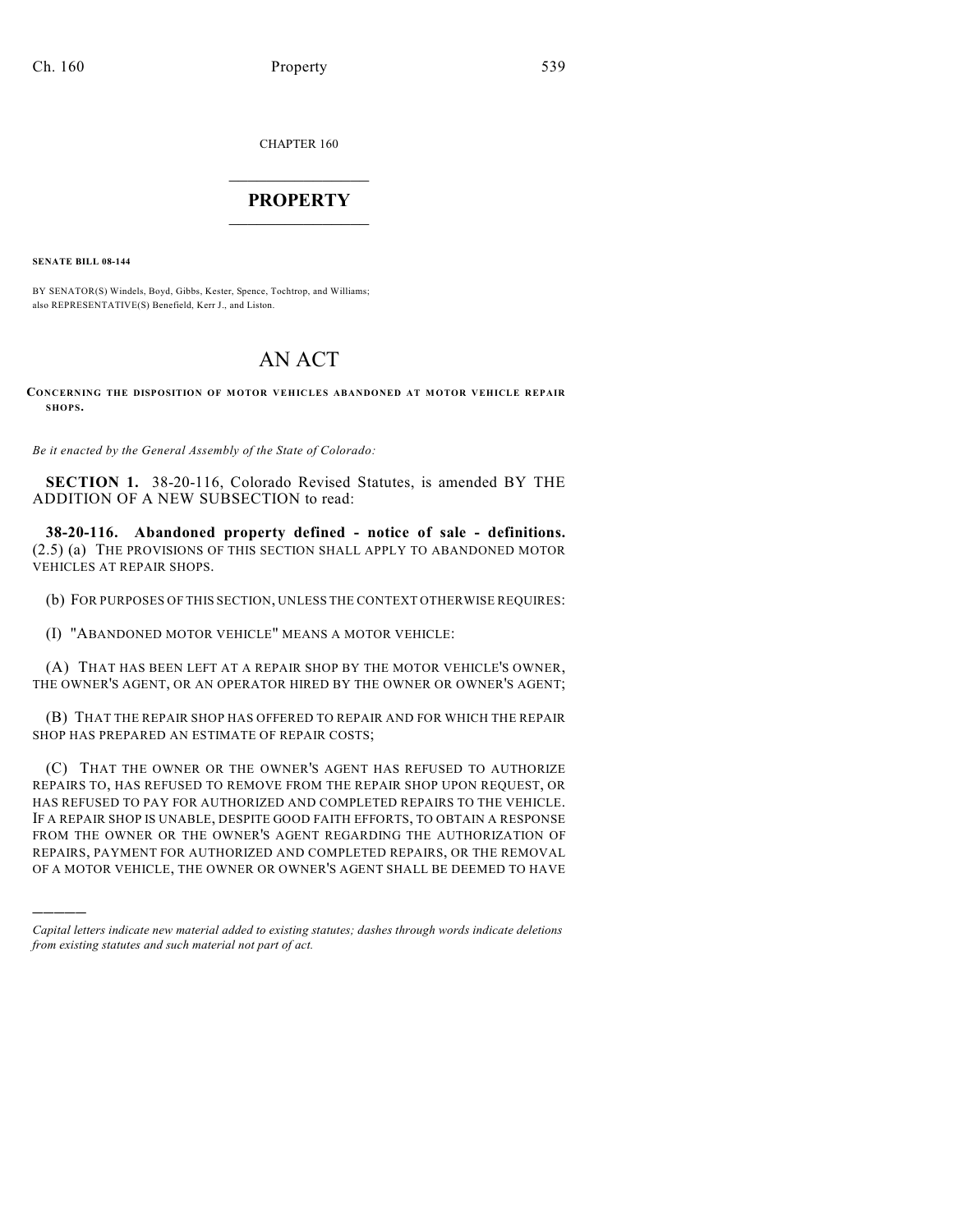540 Ch. 160

REFUSED TO GRANT AUTHORIZATION, MAKE PAYMENT, OR REMOVE THE MOTOR VEHICLE FIVE WORKING DAYS FOLLOWING THE REPAIR SHOP'S LAST GOOD FAITH EFFORT TO CONTACT THE OWNER OR OWNER'S AGENT.

(D) THAT IS NOT THE SUBJECT OF SALE NEGOTIATIONS OR A SALE AGREEMENT BETWEEN THE OWNER OR THE OWNER'S AGENT AND THE REPAIR SHOP.

(II) "DEPARTMENT" MEANS THE DEPARTMENT OF REVENUE.

(III) "DIVISION" MEANS THE DIVISION OF MOTOR VEHICLES IN THE DEPARTMENT.

(IV) "LIENHOLDER" MEANS A PERSON WHO HOLDS A SECURITY INTEREST IN A MOTOR VEHICLE UNDER ARTICLE 9 OF TITLE 4, C.R.S. FOR PURPOSES OF THIS SUBSECTION (2.5) ONLY, "LIENHOLDER" SHALL NOT REFER TO THE HOLDER OF A LIEN ESTABLISHED PURSUANT TO SECTION 38-20-106.

(c) IF A REPAIR SHOP SEEKS TO OBTAIN A CERTIFICATE OF TITLE FOR AN ABANDONED MOTOR VEHICLE FOR PURPOSES OF SELLING SUCH VEHICLE, A REPAIR SHOP, OR WHERE PRACTICABLE, ITS AGENT, SHALL:

(I) AT LEAST FIFTEEN DAYS AFTER THE VEHICLE BECOMES AN ABANDONED MOTOR VEHICLE, ESTABLISH THE RETAIL FAIR MARKET VALUE OF THE VEHICLE EITHER BY REFERENCE TO SOURCES GENERALLY ACCEPTED WITHIN THE INSURANCE INDUSTRY, INCLUDING PRICE GUIDE BOOKS AND COMPUTERIZED VALUATION SERVICES, OR BY SEEKING A COLORADO LICENSED AUTOMOBILE DEALER OR CERTIFIED APPRAISAL;

(II) (A) HAVE THE ABANDONED MOTOR VEHICLE INSPECTED AND A VERIFICATION OF VEHICLE IDENTIFICATION NUMBER COMPLETED BY A PEACE OFFICER CERTIFIED PURSUANT TO SECTION 42-5-206, C.R.S. SUCH INSPECTION SHALL NOT BE OVER ONE YEAR OLD WHEN THE REPAIR SHOP OR ITS AGENT SEEKS TO OBTAIN A CERTIFICATE OF TITLE TO THE ABANDONED MOTOR VEHICLE.

(B) IF THE VERIFICATION OF THE VEHICLE IDENTIFICATION NUMBER REVEALS THAT THE VEHICLE IS STOLEN, THE PEACE OFFICER COMPLETING THE VERIFICATION SHALL RECOVER AND SECURE THE MOTOR VEHICLE AND NOTIFY ITS RIGHTFUL OWNER.

(III) REQUEST A COLORADO TITLE RECORD SEARCH OF THE VEHICLE IDENTIFICATION NUMBER OF THE ABANDONED MOTOR VEHICLE FROM THE DIVISION. IN ADDITION TO REQUESTING A COLORADO TITLE RECORD SEARCH, IF THE ABANDONED MOTOR VEHICLE IS AN OUT-OF-STATE VEHICLE, THE REPAIR SHOP OR ITS AGENT SHALL REQUEST A TITLE AND LIEN SEARCH FROM THE OTHER STATE.

(IV) USE THE INFORMATION PROVIDED THROUGH THE COLORADO TITLE RECORD SEARCH OR OUT-OF-STATE TITLE AND LIEN SEARCH TO NOTIFY BY CERTIFIED MAIL THE OWNER OF RECORD, INCLUDING AN OUT-OF-STATE OWNER OF RECORD, AND ALL LIENHOLDERS OF ITS POSSESSION OF THE ABANDONED MOTOR VEHICLE. THE NOTICE SHALL SPECIFY THE LOCATION OF THE REPAIR SHOP AND THAT, UNLESS CLAIMED WITHIN THIRTY CALENDAR DAYS AFTER THE DATE THE NOTICE WAS SENT, AS DETERMINED FROM THE POSTMARK ON THE NOTICE, THE MOTOR VEHICLE IS SUBJECT TO SALE. THE REPAIR SHOP OR ITS AGENT SHALL KEEP THE PROOF OF NOTIFICATION ON FILE FOR THREE YEARS FROM THE DATE OF MAILING.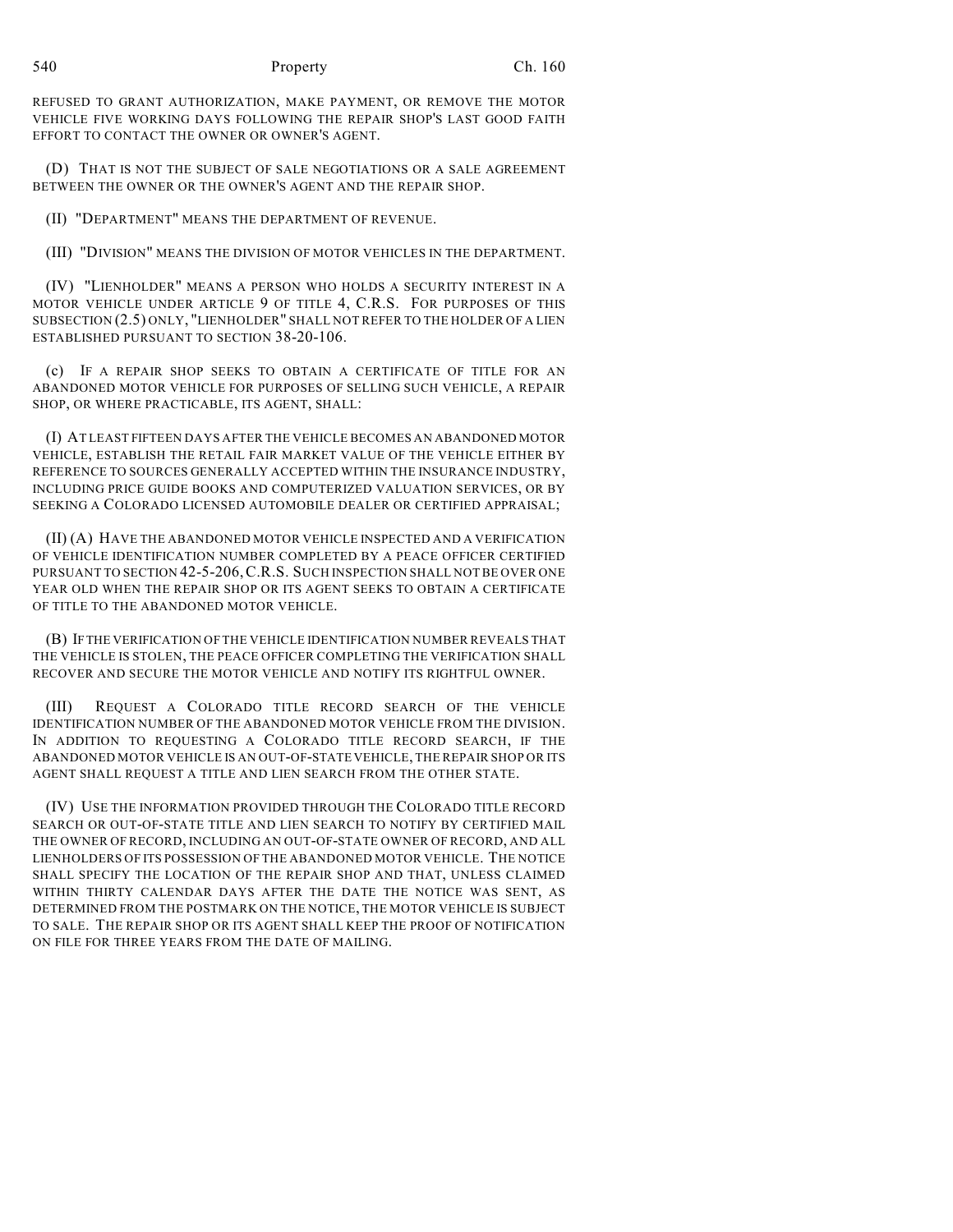(V) PURCHASE A SURETY BOND FOR TWICE THE RETAIL FAIR MARKET VALUE OF THE ABANDONED MOTOR VEHICLE AS ESTABLISHED UNDER SUBPARAGRAPH (I) OF THIS PARAGRAPH (c);

(VI) WRITE A STATEMENT UNDER PENALTY OF PERJURY THAT INCLUDES THE FOLLOWING INFORMATION:

(A) THAT THE REPAIR SHOP OR ITS AGENT NOTIFIED THE OWNER AND ANY LIENHOLDERS OF THE ABANDONED MOTOR VEHICLE AS REQUIRED IN SUBPARAGRAPH (IV) OF THIS PARAGRAPH (c) AND THAT NEITHER THE OWNER NOR ANY LIENHOLDER HAS ATTEMPTED TO CLAIM THE ABANDONED MOTOR VEHICLE WITHIN THE TIME PRESCRIBED IN SUBPARAGRAPH (IV) OF THIS PARAGRAPH (c);

(B) THE BUSINESS NAME AND ADDRESS OF THE REPAIR SHOP;

(C) THE YEAR, MAKE, MODEL, AND VEHICLE IDENTIFICATION NUMBER OF THE ABANDONED MOTOR VEHICLE;

(D) THE DATE THE ABANDONED MOTOR VEHICLE WAS LEFT AT THE REPAIR SHOP;

(E) THE NAME OF THE PERSON WHO LEFT THE ABANDONED MOTOR VEHICLE AT THE REPAIR SHOP. THE REPAIR SHOP OR ITS AGENT SHALL PROVIDE A COPY OF ANY ESTIMATE AS DEFINED IN SECTION 42-9-102 (1.5), C.R.S., OR WORK ORDER AS DEFINED IN SECTION 42-9-102 (6), C.R.S. IF THE PARTIES ENTERED INTO AN ORAL AGREEMENT, THE REPAIR SHOP SHALL PROVIDE THE RECORD OF SUCH COMMUNICATION AS SPECIFIED IN SECTION 42-9-104 (1) (c), C.R.S.

(F) WHETHER THE ABANDONED MOTOR VEHICLE IS ROADWORTHY AS DEFINED IN SECTION 42-6-102 (15), C.R.S.; AND

(VII) (A) NOT LESS THAN THIRTY DAYS AFTER THE POSTMARKED DATE OF THE NOTICE MAILED PURSUANT TO SUBPARAGRAPH (IV) OF THIS PARAGRAPH (c), PRESENT DOCUMENTATION OF THE REQUIREMENTS SPECIFIED IN SUBPARAGRAPHS (I) TO (VI) OF THIS PARAGRAPH (c) TO THE COUNTY MOTOR VEHICLE OFFICE IN THE COUNTY IN WHICH THE REPAIR SHOP IS LOCATED AND APPLY FOR A CERTIFICATE OF TITLE FOR THE ABANDONED MOTOR VEHICLE.

(B) IF THE RETAIL FAIR MARKET VALUE OF THE ABANDONED MOTOR VEHICLE IS LESS THAN TWO HUNDRED DOLLARS, THE SALE SHALL BE MADE ONLY FOR THE PURPOSE OF JUNKING, SCRAPPING, OR DISMANTLING THE MOTOR VEHICLE, AND THE PURCHASER THEREOF SHALL NOT, UNDER ANY CIRCUMSTANCES, BE ENTITLED TO A CERTIFICATE OF TITLE. THE REPAIR SHOP SHALL CAUSE TO BE EXECUTED AND DELIVERED TO THE PERSON PURCHASING THE MOTOR VEHICLE A BILL OF SALE. THE BILL OF SALE SHALL STATE THAT THE PURCHASER ACQUIRES NO RIGHT TO A CERTIFICATE OF TITLE FOR SUCH VEHICLE. THE REPAIR SHOP SHALL PROMPTLY SUBMIT TOGETHER TO THE DEPARTMENT A REPORT OF SALE AND A COPY OF THE BILL OF SALE AND SHALL ALSO DELIVER A COPY OF THE REPORT OF SALE TO THE PURCHASER OF THE MOTOR VEHICLE. UPON RECEIPT OF ANY REPORT OF SALE WITH SUPPORTING DOCUMENTS ON ANY SALE MADE PURSUANT TO THIS SUB-SUBPARAGRAPH (B), THE DEPARTMENT SHALL PURGE THE RECORDS FOR THE VEHICLE AS PROVIDED IN SECTION 42-4-2109 (1) (b) AND SHALL NOT ISSUE A NEW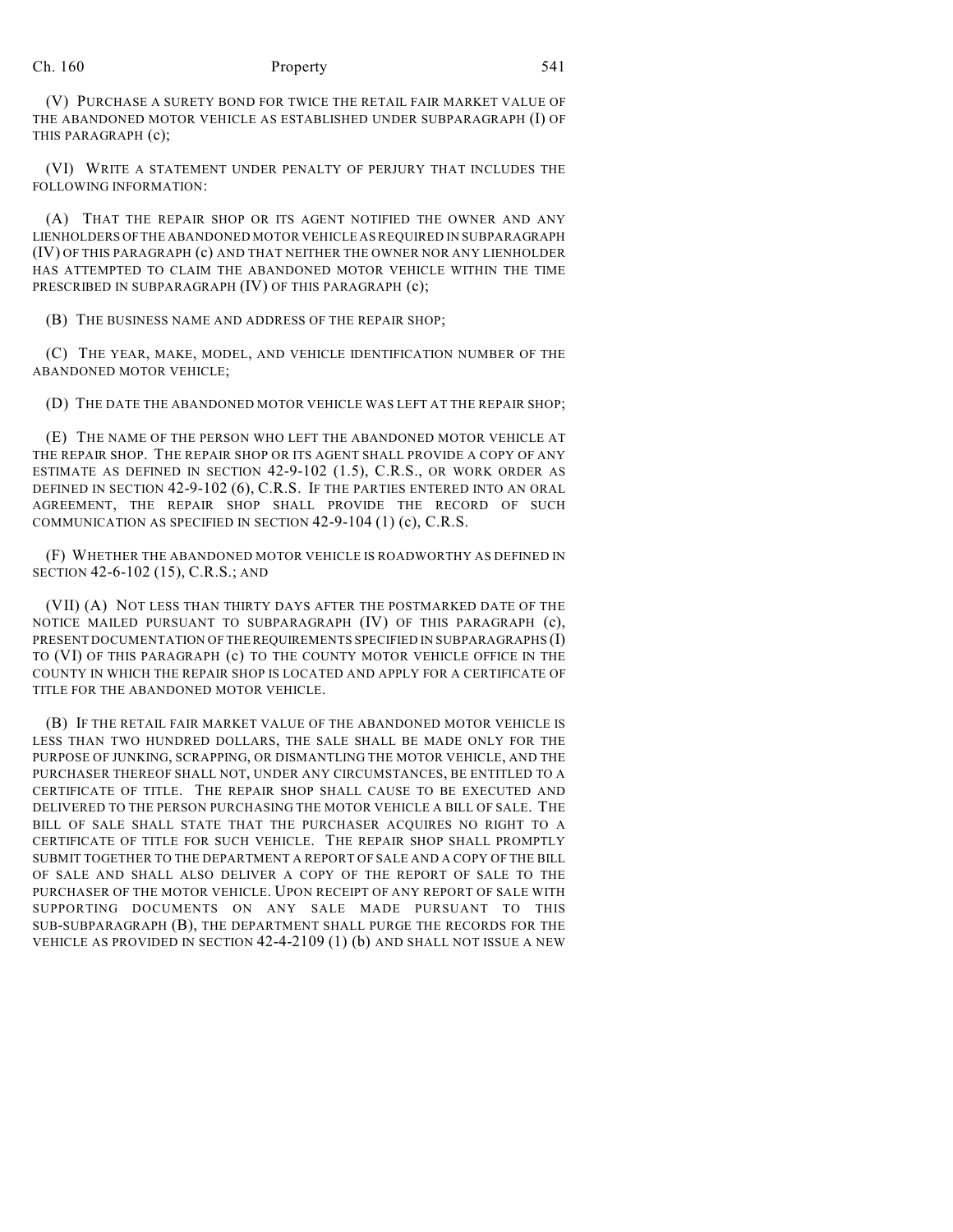## 542 Ch. 160

CERTIFICATE OF TITLE FOR THE VEHICLE. ANY CERTIFICATE OF TITLE ISSUED IN VIOLATION OF THIS SUB-SUBPARAGRAPH (B) SHALL BE VOID.

(d) (I) AFTER THE REPAIR SHOP OR ITS AGENT HAS OBTAINED A CERTIFICATE OF TITLE FOR THE ABANDONED MOTOR VEHICLE AS SPECIFIED IN PARAGRAPH (c) OF THIS SUBSECTION (2.5), THE REPAIR SHOP OR ITS AGENT SHALL SELL THE MOTOR VEHICLE IN A COMMERCIALLY REASONABLE MANNER AT A PUBLIC OR PRIVATE SALE.

(II) NOTHING IN THIS PARAGRAPH (d) SHALL REQUIRE A REPAIR SHOP TO BE A LICENSED DEALER PURSUANT TO ARTICLE 6 OF TITLE 12, C.R.S., FOR PURPOSES OF SELLING A MOTOR VEHICLE PURSUANT TO THIS SECTION.

(e) THE DEPARTMENT MAY PROMULGATE RULES IN ACCORDANCE WITH ARTICLE 4 OF TITLE 24, C.R.S. OR CREATE DEPARTMENT-APPROVED FORMS AS MAY BE APPROPRIATE TO SATISFY THE REQUIREMENTS OF THIS SUBSECTION (2.5).

**SECTION 2. Repeal.** 42-4-2104.5, Colorado Revised Statutes, is repealed as follows:

**42-4-2104.5. Abandonment of motor vehicles of limited value at repair shops - legislative declaration - definitions.** (1) The general assembly hereby declares that this section is intended to specify only the rights and duties of repair shops with respect to motor vehicles that have appraised values of two thousand dollars or less and that are abandoned at such shops. This section shall not be construed to:

(a) Alter or limit the rights or duties of an operator, including an operator that is also a repair shop, with respect to motor vehicles abandoned on private property as otherwise specified in this part 21;

(b) Exempt an operator, including an operator that is also a repair shop, from any law or administrative rule imposed on operators; or

(c) Grant any rights or impose any duties of an operator on a repair shop that is not an operator.

(2) For purposes of this section:

(a) "Abandoned motor vehicle" means a motor vehicle:

(I) That has been left at a repair shop by the motor vehicle's owner, the owner's agent, or an operator hired by the owner or owner's agent;

(II) That the repair shop has offered to repair and for which the repair shop has prepared an estimate of repair costs;

(III) That the owner or the owner's agent has refused to authorize repairs to, has refused to pay for authorized and completed repairs to, or has refused to remove from the repair shop upon request. If a repair shop is unable, despite good faith efforts, to obtain a response from the owner or the owner's agent regarding the authorization of repairs, payment for authorized and completed repairs, or the removal of a motor vehicle, the owner or owner's agent shall be deemed to have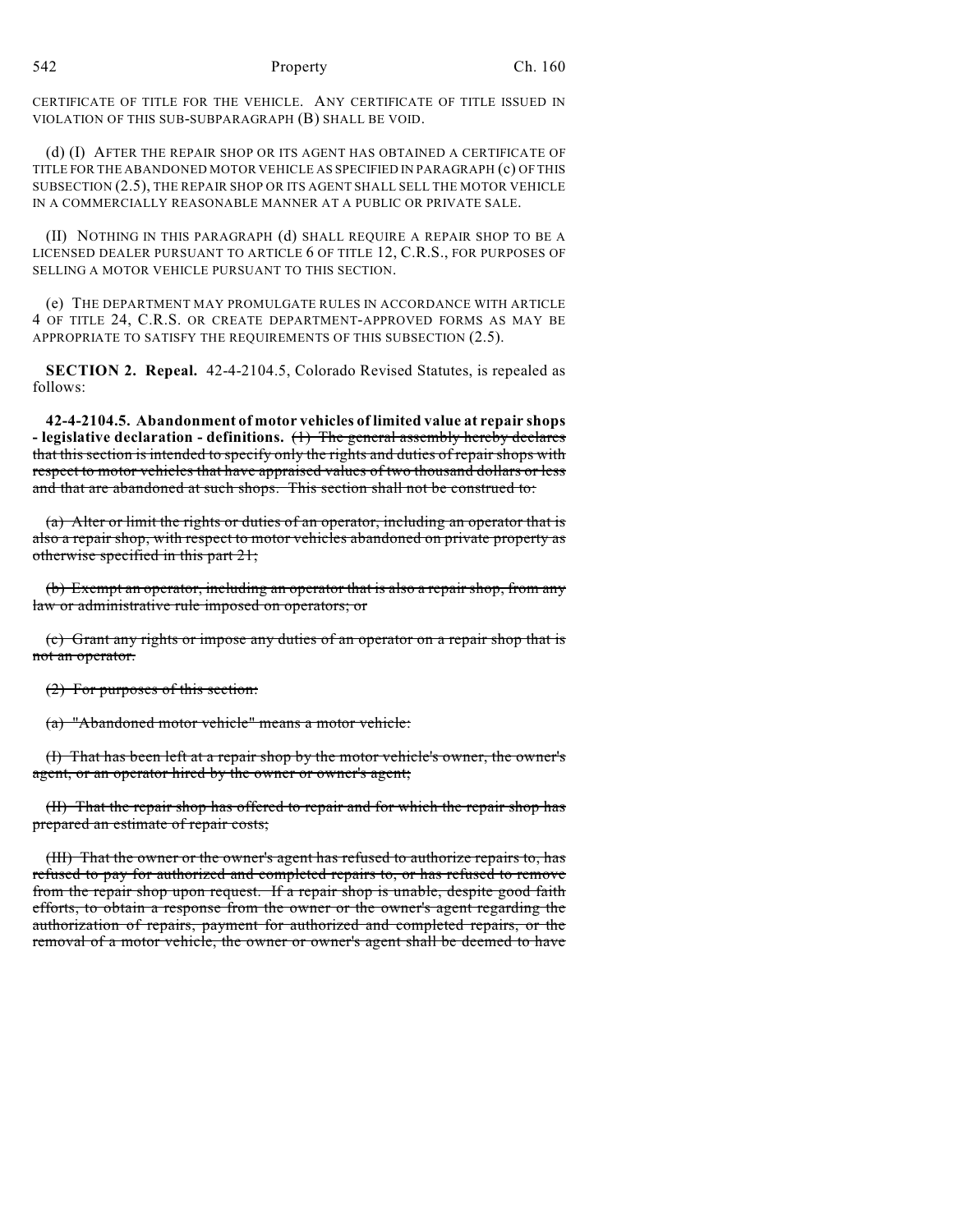refused to authorize repairs, pay for authorized and completed repairs, or remove the motor vehicle.

(IV) That is not the subject of sale negotiations or a sale agreement between the owner or the owner's agent and the repair shop.

(b) "Repair shop" means a person or firm that offers major motor vehicle repair services of more than one thousand dollars in value per motor vehicle repair to the public on a commercial basis and complies with all federal, state, county, and municipal laws that require the person or firm to possess business or tax licenses.

(3) A repair shop in possession of an abandoned motor vehicle shall conduct or cause to be conducted an appraisal of the motor vehicle at least fifteen days, but no more than thirty days, after the date the owner of the motor vehicle or the owner's agent refused to authorize repairs to the motor vehicle, pay for authorized and completed repairs to the motor vehicle, or remove the motor vehicle from the repair shop upon request. If the repair shop is unable, despite good faith efforts, to obtain a response from the owner or the owner's agent regarding repair authorization, payment for authorized and completed repairs, or removal of the motor vehicle, the owner or owner's agent shall be deemed to have refused to grant authorization, make payment, or remove the motor vehicle five working days following the repair shop's last good faith effort to contact the owner or owner's agent. A repair shop that has an appraisal conducted shall use a licensed Colorado motor vehicle dealer to determine the value of the motor vehicle.

(4) If the appraisal of an abandoned motor vehicle indicates that the motor vehicle is worth two thousand dollars or less and the repair shop intends to sell the motor vehicle, the repair shop shall comply with the following procedures:

(a) (I) No later than five working days following completion of the appraisal of the motor vehicle, the repair shop shall provide notice regarding the motor vehicle to the department, the sheriff or the sheriff's designee of the county in which the repair shop is located, or the chief of police or the chief's designee of the municipality in which the repair shop is located. The notice shall include the name and location of the repair shop and a description of the abandoned motor vehicle, including the make, model, color, and year; the number, issuing state, and expiration date of the license plate; and the vehicle identification number.

(II) The law enforcement agency that receives the notice required by subparagraph  $(I)$  of this paragraph  $(a)$  shall enter the abandoned motor vehicle in the Colorado crime information center computer system and shall ascertain, if possible, whether or not the motor vehicle has been reported stolen. If so reported, the agency shall recover and secure the motor vehicle, notify its rightful owner, and terminate the abandonment proceedings under this section. Upon the release of the vehicle to the owner or lienholder, the repair shop shall notify the responsible law enforcement agent, and the agent shall adjust or delete the entry in the Colorado crime information center computer system. The responsible agency may recover from the owner reasonable fees for recovering and securing the motor vehicle, but this subparagraph (II) shall not be construed to authorize fees for services that were not provided or that were provided by another person or entity.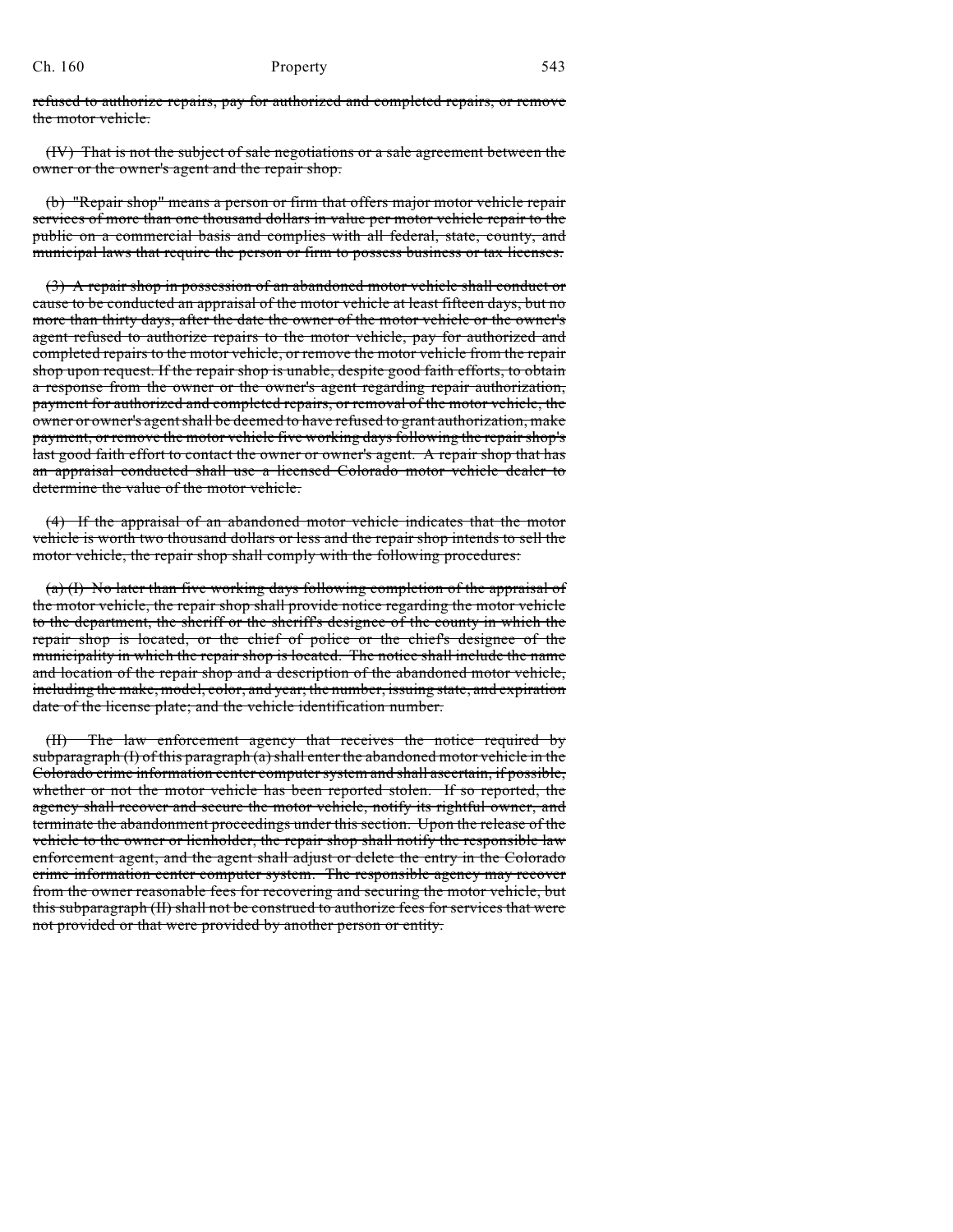544 Ch. 160

(b) (I) If the vehicle has not been reported stolen, then, no later than ten working days following notification to the repair shop of the status of the vehicle from the law enforcement agency that determined that the vehicle has not been reported stolen, the repair shop shall report the abandonment of the motor vehicle to the department by internet communication on a form prescribed and supplied by the department for that purpose.

(II) The report shall contain the following information:

(A) The fact of possession, including the date the motor vehicle was left at the repair shop, the location of the repair shop, the identity of the law enforcement agency determining that the vehicle was not reported stolen, and the case number; and

(B) A description of the abandoned motor vehicle, including the make, model, color, and year; the number, issuing state, and expiration date of the license plate; any other indicia of the motor vehicle's state of origin; the appraised value of the motor vehicle; and the vehicle identification number.

(c) No later than ten working days following the deadline for submission of the report required by paragraph (b) of this subsection (4), the repair shop shall check the electronic system implemented by the department pursuant to section 42-4-2103  $(3)$  (c) (III) to obtain correct information relating to any owner and lienholder of the abandoned motor vehicle as represented in the department records.

(d) (I) No later than ten working days following its receipt of owner and lienholder information from the department's electronic system, the repair shop shall notify by certified mail the owner of record, including an out-of-state owner of record, and all lienholders of its possession of the abandoned motor vehicle. The repair shop shall make a reasonable effort to ascertain the address of the owner of record and any lienholders. The notice shall contain the following information:

(A) That the identified motor vehicle has been reported abandoned to the department;

(B) The location of the repair shop; and

(C) That, unless claimed within thirty calendar days after the date the notice was sent, as determined from the postmark on the notice, the motor vehicle is subject to sale.

(II) The department shall maintain department-approved notice forms satisfying the requirements of subparagraph (I) of this paragraph (d) and shall make them available electronically for use by repair shops.

 $(e)$  (I)  $(A)$  Not less than thirty nor more than sixty days after the postmarked date of the notice mailed pursuant to paragraph (d) of this subsection (4) or the date the repair shop receives notice that no record exists for the abandoned motor vehicle, the repair shop shall sell the motor vehicle in a commercially reasonable manner at a public or private sale to recoup actual costs, including repair costs, towing bills, and storage charges. The repair shop may sell the motor vehicle on its own or may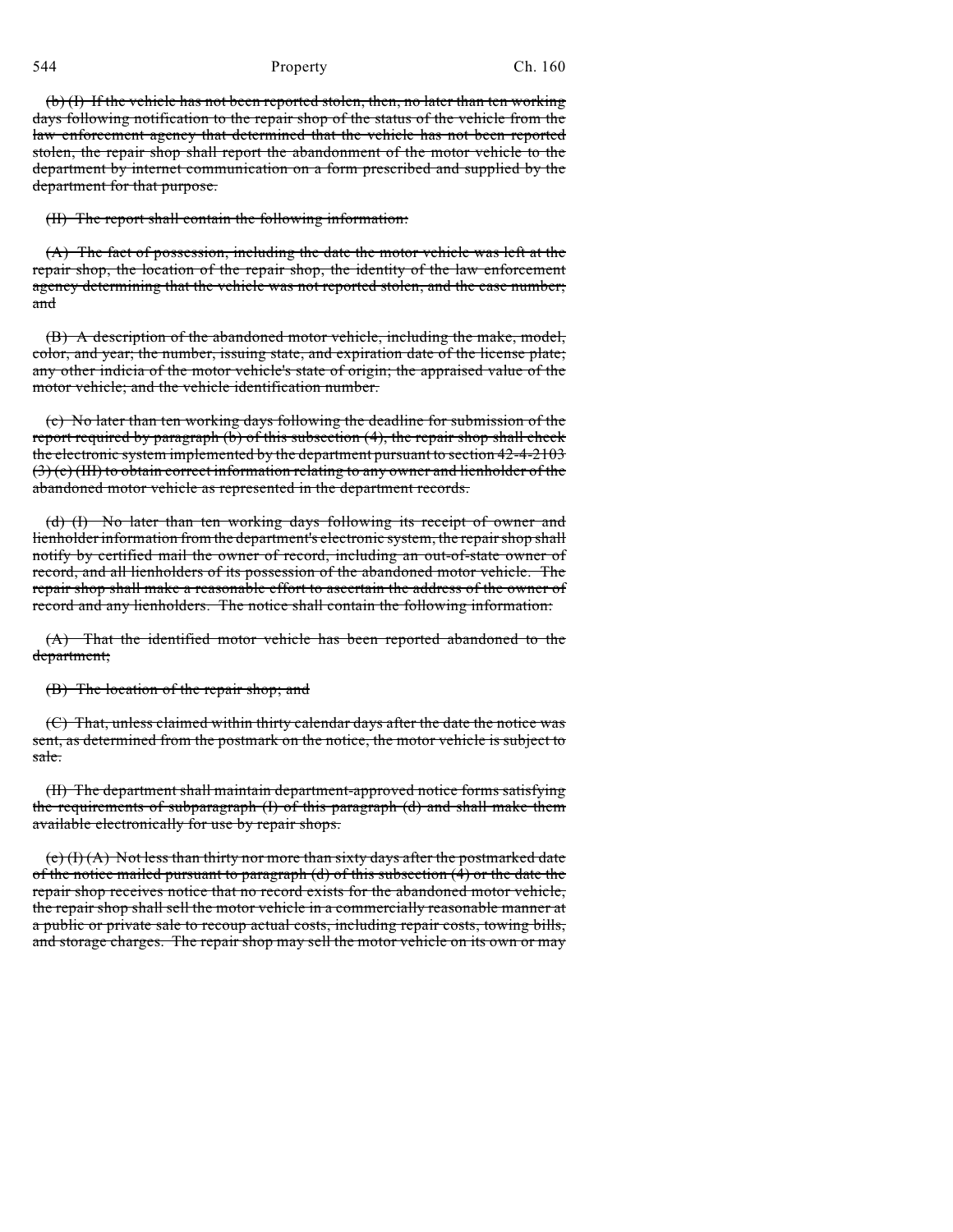## Ch. 160 **Property** 545

make the sale through a motor vehicle dealer, wholesaler, or wholesale motor vehicle auction dealer licensed in accordance with section 12-6-108, C.R.S. For purposes of this paragraph (e), a sale is not commercially reasonable if the vehicle's appraisal value is more than two hundred dollars and the vehicle is sold to an officer or partner of the repair shop or to any other person with a proprietary interest in the repair shop.

(B) Nothing in this subparagraph (I) shall require a repair shop to be a licensed dealer pursuant to article 6 of title 12, C.R.S., for purposes of selling a motor vehicle pursuant to this section.

(II) If the appraised value of the abandoned motor vehicle to be sold pursuant to this paragraph (e) is two hundred dollars or less, the sale shall be made only for the purpose of dismantling the motor vehicle, and the purchaser shall not be entitled to a Colorado certificate of title. The repair shop shall cause to be executed and delivered together to the person purchasing the motor vehicle a bill of sale and a copy of the report described in paragraph (b) of this subsection (4). The bill of sale shall state that the purchaser acquires no right to a certificate of title for such vehicle. The repair shop shall promptly submit together to the department a report of sale and a copy of the bill of sale and shall also deliver a copy of the report of sale to the purchaser of the motor vehicle. Upon receipt of any report of sale with supporting documents on any sale made pursuant to this subparagraph (II), the department shall purge the records for the vehicle as provided in section 42-4-2109 (1) (b) and shall not issue a new certificate of title for the vehicle. Any certificate of title issued in violation of this subsection (4) shall be void.

(III) If the appraised value of an abandoned motor vehicle sold pursuant to this section is more than two hundred dollars, the sale may be made for any intended use by the purchaser, but the motor vehicle shall be deemed to be a salvage vehicle as defined in section 42-6-102 (13). The repair shop making the sale shall cause to be executed and delivered simultaneously to the person purchasing the motor vehicle a bill of sale, a copy of the report described in paragraph (b) of this subsection (4), and an application for a Colorado salvage certificate of title signed by a legally authorized representative of the repair shop. The purchaser of the abandoned motor vehicle shall be entitled to a Colorado certificate of salvage title upon application and proof of compliance with the applicable provisions of the "Certificate of Title Act", part 1 of article 6 of this title.

**SECTION 3.** The introductory portion to 42-4-2102 (1), Colorado Revised Statutes, is amended to read:

**42-4-2102. Definitions.** As used in this part 21, unless the context otherwise requires:

(1) "Abandoned motor vehicle", except as otherwise defined in section  $42-4-2104.5$  (2) (a) SECTION 38-20-116 (2.5) (b) (I), C.R.S., for purposes of section 42-4-2104.5 SECTION 38-20-116 (2.5), C.R.S., means:

**SECTION 4.** 42-4-2103 (1), Colorado Revised Statutes, is amended to read:

**42-4-2103. Abandonment of motor vehicles - private property.**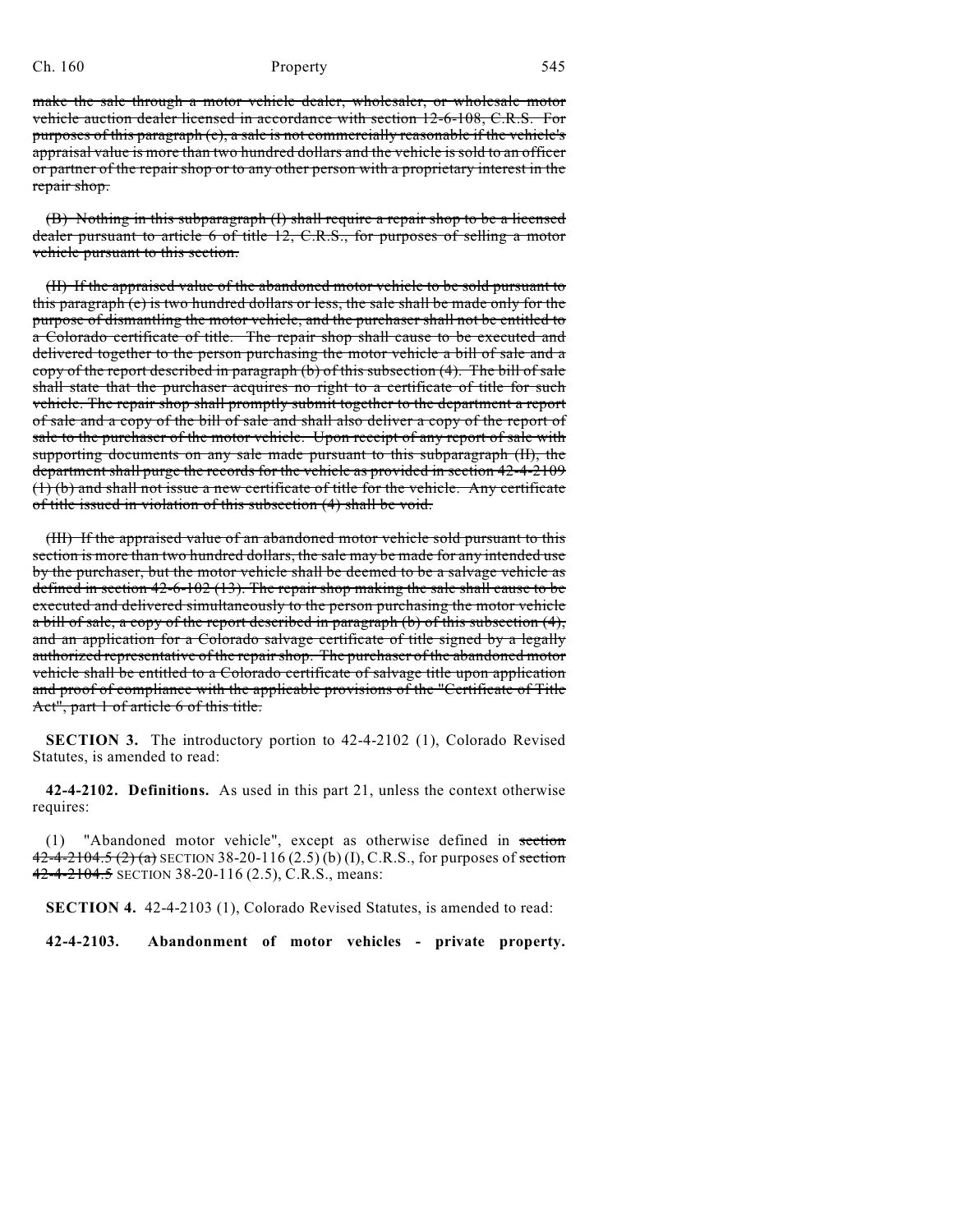546 **Property** Ch. 160

(1) (a) MOTOR VEHICLES ABANDONED AT REPAIR SHOPS SHALL BE REMOVED AS SET FORTH IN SECTION 38-20-116 (2.5), C.R.S.

(b) No person shall abandon any motor vehicle upon private property other than his or her own. Any owner or lessee, or the owner's or lessee's agent authorized in writing, may have an abandoned motor vehicle removed from his or her property by having it towed and impounded by an operator.

**SECTION 5.** 42-4-2109 (1) (a) and (1) (b), Colorado Revised Statutes, are amended to read:

**42-4-2109. Transfer and purge of certificates of title.** (1) Whenever any motor vehicle is abandoned and removed and sold in accordance with the procedures set forth in this part 21, the department shall transfer the certificate of title or issue a new certificate of title or shall purge such certificate of title in either of the following cases:

(a) Upon a person's submission to the department of the necessary documents indicating the abandonment, removal, and subsequent sale or transfer of a motor vehicle with an appraised value of more than two hundred dollars, the department shall transfer the certificate of title or issue a new certificate of title including a new certificate of salvage title if required by section  $42-4-2104.5$  (4) (e) (III), for such abandoned motor vehicle.

(b) Upon a person's submission of documents indicating the abandonment, removal, and subsequent wrecking or dismantling of a motor vehicle, including all sales of abandoned motor vehicles with an appraised value of two hundred dollars or less that are conducted pursuant to section  $42-4-2104$  (2) and  $\frac{1}{18}$  sales of abandoned motor vehicles, as defined in section  $42-4-2104.5$  (2) (a), with an appraised value of two hundred dollars or less that are conducted pursuant to section 42-4-2104.5 (4) (e) (II), ALL SALES OF ABANDONED MOTOR VEHICLES, AS DEFINED IN SECTION 38-20-116 (2.5) (b) (I), C.R.S., WITH A RETAIL FAIR MARKET VALUE OF TWO HUNDRED DOLLARS OR LESS THAT ARE CONDUCTED PURSUANT TO SECTION 38-20-116 (2.5) (d) (I), C.R.S., the department shall keep the records for one year and then purge the records for such abandoned motor vehicle; except that the department shall not be required to wait before purging the records if the purchaser is a licensed motor vehicle dealer.

**SECTION 6. Effective date - applicability.** (1) This act shall take effect January 1, 2009.

(2) However, if a referendum petition is filed against this act or an item, section, or part of this act during the 90-day period after final adjournment of the general assembly that is allowed for submitting a referendum petition pursuant to article V, section 1 (3) of the state constitution, then the act, item, section, or part, shall not take effect unless approved by the people at a biennial regular general election and shall take effect on the date specified in subsection (1) or on the date of the official declaration of the vote thereon by proclamation of the governor, whichever is later.

(3) The provisions of this act shall apply to applications for certificates of title for